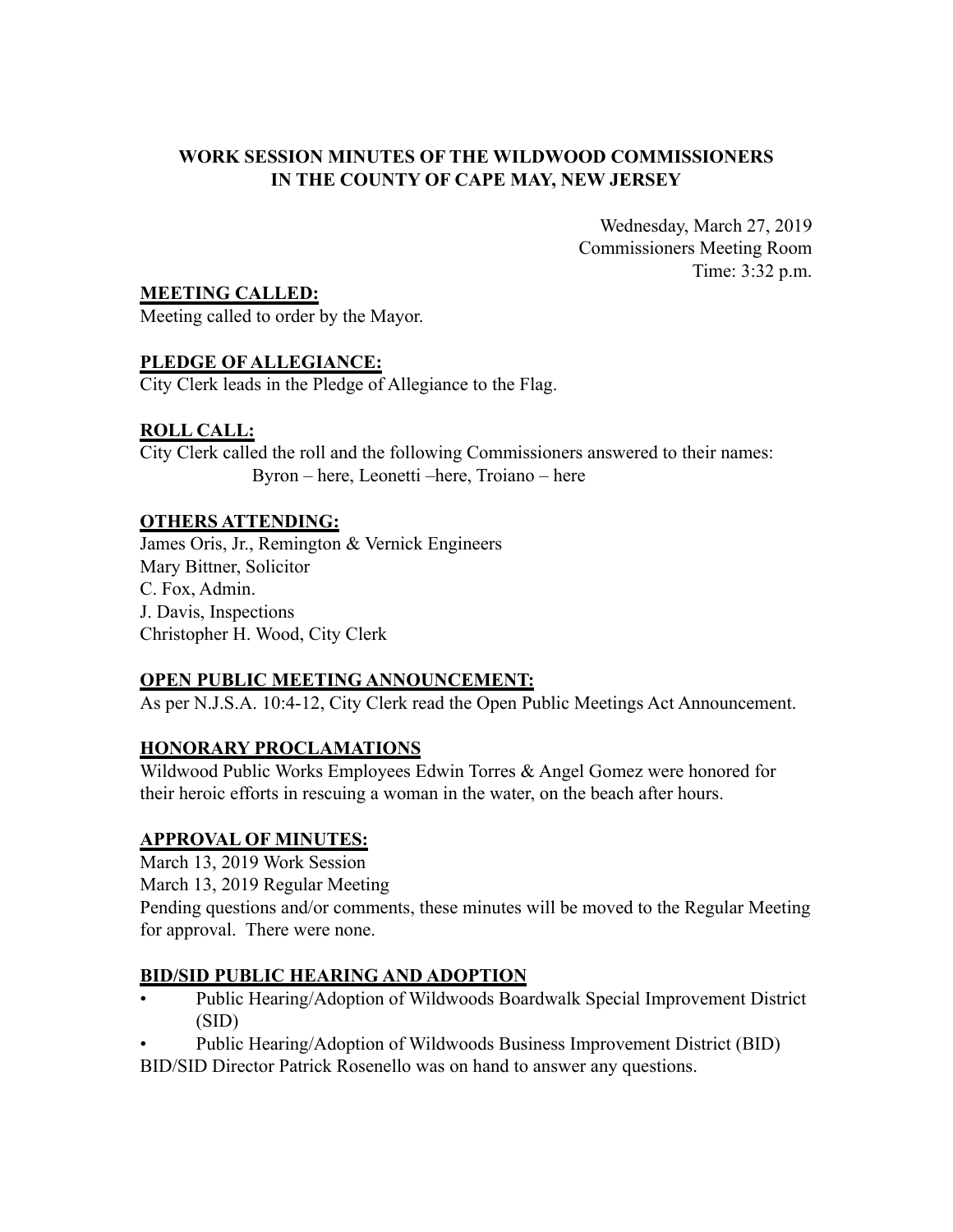# **MUNICIPAL BUDGET AND CAP ORDINANCE**

1136-19 2019 CAP Ordinance **(INTRODUCTION/FIRST READING)**

BUDGET Introduction/Approval of the 2019 City of Wildwood Municipal Budget (Public Hearing/Adoption not before April 24, 2019.)

The Board decided not to introduce the Budget at this meeting, and deferred the Budget Resolution and accompanying CAP Ordinance to April 10, 2019.

# **RESOLUTIONS :**

City Clerk read the resolutions listed on the agenda:

- A. Approving Amusement Game License(s)
- B. Awarding a contract to Perna Finnigan as per NJSA 40A:11-6 for Emergency Storm Drain Repair at Susquehanna Ave. (\$8,783.24)
- C. Authorizing Emergency Temporary Appropriations
- D. Authorizing refund of 2019 taxes due to deleted properties (various)
- E. Approving Special Event Application for Light House Church on October 5, 2019 at Fox Park
- F. Approving Special Event Application for Nothing But The Word Deliverance Church on August 31, 2019
- G. Approving Special Event Application for S.A. Sufler August 15, 2019
- H. Approving Special Event Application for Tall Cedars Parade May 11, 2019
- I. Authorizing refund of beach box payment to Stephanie Cunningham (\$400.00)
- J. Authorizing payment of bills in the amount of \$4,564,865.40 dated March 27, 2019
- K. Authorizing filing of all reports and other data contained in this agenda

# **ORDINANCES:**

1133-19 Clarifying the limitation on three alcoholic beverage licenses in the BA and P zones combined **(SECOND READING/PUBLIC HEARING/ADOPTION)**

1135-19 Authorizing Wireless Communications Facility Right-of-Way Deployment **(SECOND READING/PUBLIC HEARING/**

# **ADOPTION)**

Inspector J. Davis was on hand to explain to the Board the significance of Ord. 1135-19.

### **UNFINISHED BUSINESS:**

None

# **COMMUNICIATIONS:**

None

# **APPLICANTS:**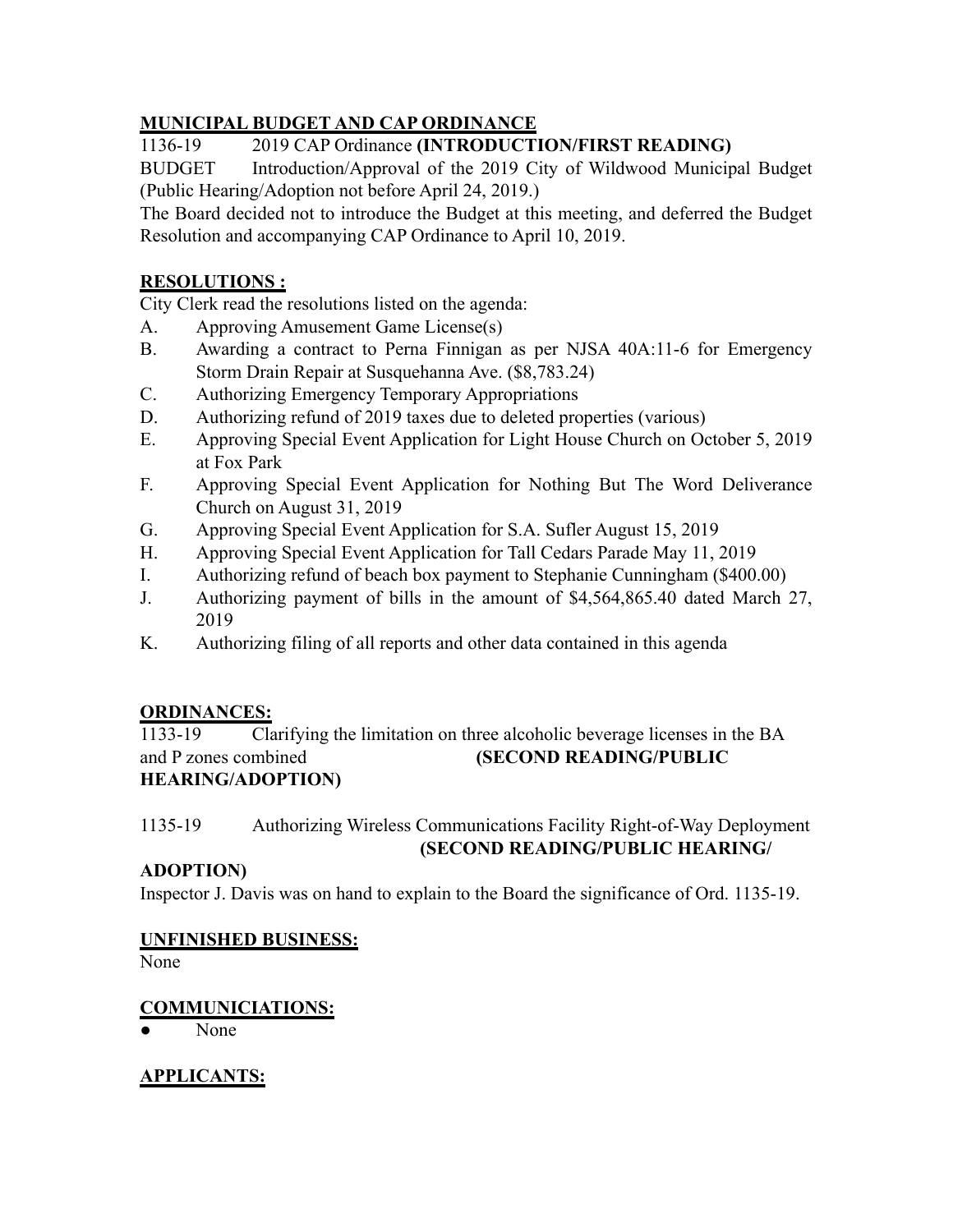### **NEW BUSINESS:**

None

### **REPORTS:**

Engineer's Report – On file in the Engineer's Office.

### **EXECUTIVE SESSION:**

None

**ADJOURNED:** There being no further business to be discussed, this Work Session meeting was adjourned at 3:49 p.m. Remarks as typed highlighted not verbatim as to subject matter.

MOTION: Leonetti SECONDED: Byron ROLL CALL: Byron – Yes, Leonetti – Yes, Troiano – Yes

PETER BYRON, COMMISSIONER

ANTHONY LEONETTI, COMMISSIONER

 $\mathcal{L}_\text{max}$  , where  $\mathcal{L}_\text{max}$  and  $\mathcal{L}_\text{max}$  and  $\mathcal{L}_\text{max}$  and  $\mathcal{L}_\text{max}$ 

 $\mathcal{L}_\text{max}$  , where  $\mathcal{L}_\text{max}$  and  $\mathcal{L}_\text{max}$  and  $\mathcal{L}_\text{max}$  and  $\mathcal{L}_\text{max}$ 

 $\mathcal{L}_\text{max}$  , where  $\mathcal{L}_\text{max}$  and  $\mathcal{L}_\text{max}$  and  $\mathcal{L}_\text{max}$  and  $\mathcal{L}_\text{max}$ 

### ERNEST TROIANO, JR., MAYOR

ATTEST:\_\_\_\_\_\_\_\_\_\_\_\_\_\_\_\_\_\_\_\_\_\_\_\_\_\_\_\_\_\_\_\_\_\_

CHRISTOPHER H. WOOD, CITY CLERK

DATE MINUTES APPROVED: April 10, 2019 CHRISTOPHER H. WOOD, CITY

CLERK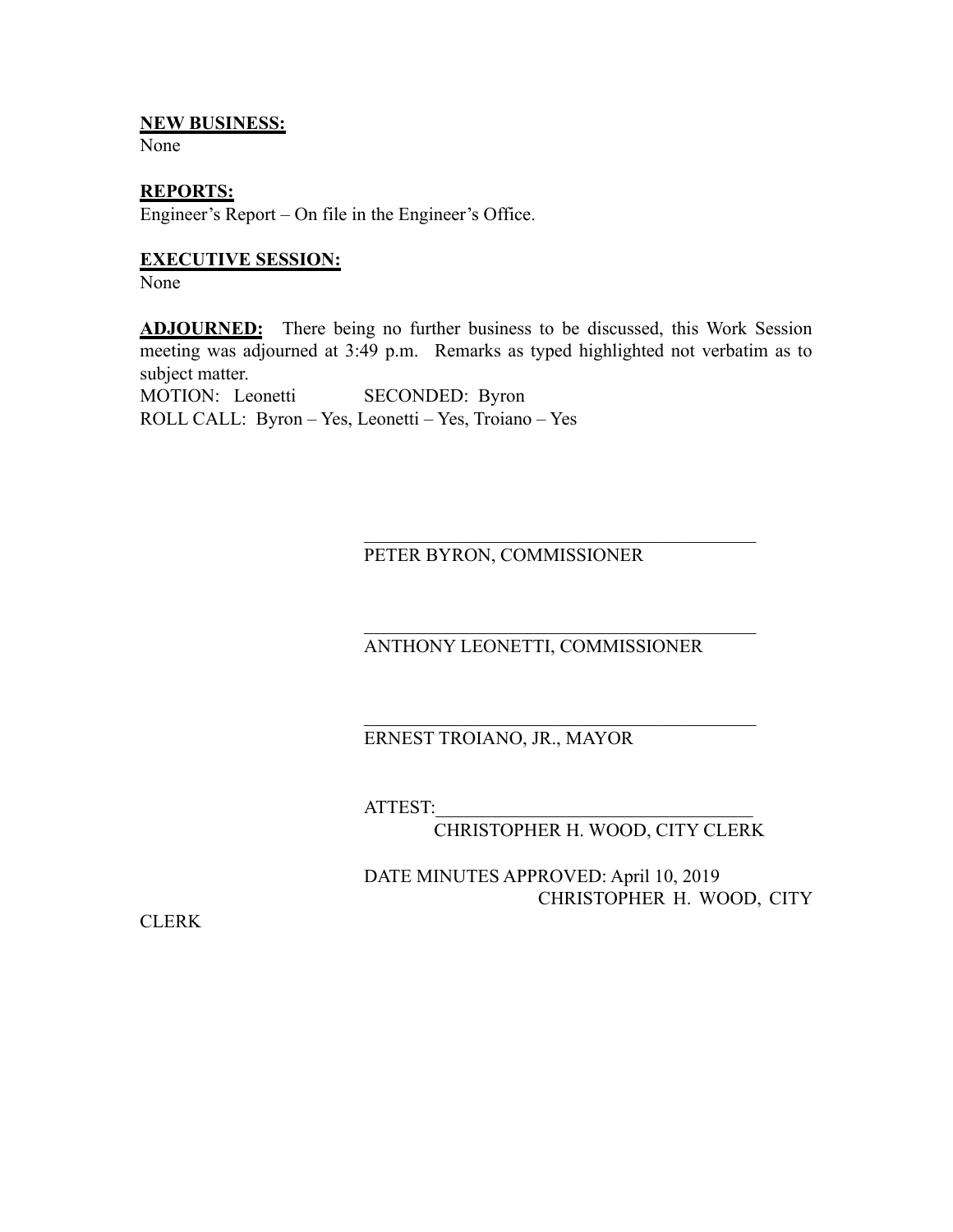### **REGULAR COMMISSION MINUTES OF THE WILDWOOD COMMISSIONERS IN THE COUNTY OF CAPE MAY, NEW JERSEY**

Wednesday, March 27, 2019 Commissioner's Meeting Room Time: 3:50 p.m.

### **MEETING CALLED**

Meeting called to order by the Mayor.

### **PLEDGE OF ALLEGIANCE**

City Clerk leads in the Pledge of Allegiance to the Flag.

### **ROLL CALL**

City Clerk called the roll and the following Commissioners answered to their names: Byron – here, Leonetti – here, Troiano - here

#### **OTHERS ATTENDING**

James Oris, Jr., Remington & Vernick Engineers Mary Bittner, Solicitor C. Fox, Admin. J. Davis, Inspections Christopher H. Wood, City Clerk

#### **OPEN PUBLIC MEETING ANNOUNCEMENT**

As per N.J.S.A. 10:4-12, City Clerk read the Open Public Meetings Act Announcement.

### **APPROVAL OF MINUTES:**

March 13, 2019 Work Session March 13, 2019 Regular Meeting MOTION: Byron SECOND: Leonetti ROLL CALL: Byron – Yes, Leonetti – Yes, Troiano – Yes

#### **EARLY PUBLIC COMMENT:**

None

### **BID/SID PUBLIC HEARINGS AND ADOPTIONS:**

Mr. Rosenello was on hand to answer any questions the public might have. He said there were no major changes to either budget this year.

| MOTION TO OPEN THE PUBLIC HEARING FOR SID: Troiano             | SECOND: Leonetti        |
|----------------------------------------------------------------|-------------------------|
| ROLL CALL: Byron – Yes, Leonetti – Yes, Troiano – Yes          |                         |
| No Public Comment.                                             |                         |
|                                                                |                         |
| MOTION TO CLOSE THE PUBLIC HEARING: Byron                      | <b>SECOND:</b> Leonetti |
| ROLL CALL: Byron - Yes, Leonetti - Yes, Troiano - Yes          |                         |
|                                                                |                         |
| 110-3-19 MOTION TO ADOPT SID BUDGET: Leonetti                  | <b>SECOND: Byron</b>    |
| ROLL CALL: Byron – Yes, Leonetti – Yes, Troiano – Yes          |                         |
| The Mayor announced that the 2019 SID Budget has been adopted. |                         |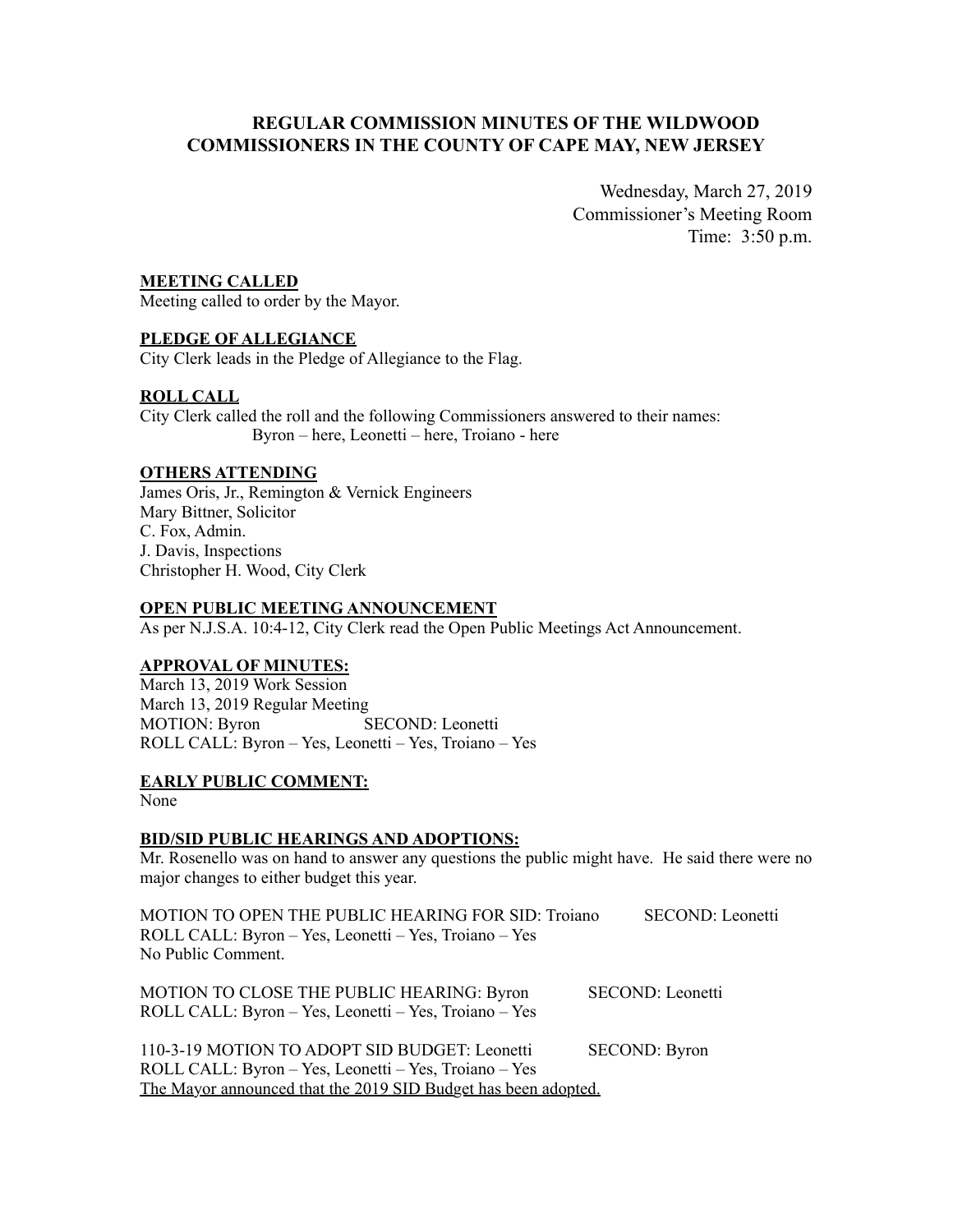MOTION TO OPEN THE PUBLIC HEARING FOR BID: Troiano SECOND: Byron ROLL CALL: Byron – Yes, Leonetti – Yes, Troiano – Yes No Public Comment.

MOTION TO CLOSE THE PUBLIC HEARING: Leonetti SECOND: Byron ROLL CALL: Byron – Yes, Leonetti – Yes, Troiano – Yes

111-3-19 MOTION TO ADOPT BID BUDGET: Leonetti SECOND: Byron ROLL CALL: Byron – Yes, Leonetti – Yes, Troiano – Yes The Mayor announced that the 2019 BID Budget has been adopted.

**RESOLUTIONS**: City Clerk read the resolutions listed on the agenda.

112-3-19 Approving Amusement Game License(s)

113-3-19 Awarding a contract to Perna Finnigan as per NJSA 40A:11-6 for Emergency Storm Drain Repair at Susquehanna Ave. (\$8,783.24)

114-3-19 Authorizing Emergency Temporary Appropriations

115-3-19 Authorizing refund of 2019 taxes due to deleted properties (various)

116-3-19 Approving Special Event Application for Light House Church on October 5, 2019 at Fox Park

117-3-19 Approving Special Event Application for Nothing But The Word Deliverance Church on August 31, 2019

118-3-19 Approving Special Event Application for S.A. Sufler August 15, 2019

119-3-19 Approving Special Event Application for Tall Cedars Parade May 11, 2019

120-3-19 Authorizing refund of beach box payment to Stephanie Cunningham (\$400.00)

121-3-19 Authorizing payment of bills in the amount of \$4,564,865.40 dated March 27, 2019

122-3-19 Authorizing filing of all reports and other data contained in this agenda MOTION: Leonetti SECOND: Byron

ROLL CALL: Byron – Yes, Leonetti – Yes, Troiano – Yes

### **ORDINANCES:**

1133-19 Clarifying the limitation on three alcoholic beverage licenses in the BA and P zones combined **(SECOND READING/PUBLIC HEARING/ ADOPTION)**

MOTION TO OPEN THE PUBLIC HEARING: Troiano SECOND: Byron ROLL CALL: Byron – Yes, Leonetti – Yes, Troiano – Yes No Public Comment.

MOTION TO CLOSE THE PUBLIC HEARING: Troiano SECOND: Leonetti ROLL CALL: Byron – Yes, Leonetti – Yes, Troiano – Yes

MOTION TO ADOPT: Troiano SECOND: Leonetti ROLL CALL: Byron – Yes, Leonetti – Yes, Troiano – Yes The Mayor announced that Ordinance No. 1133-19 has passed Second Reading.

1135-19 Authorizing Wireless Communications Facility Right-of-Way Deployment (SECOND READING/PUBLIC HEARING/ ADOPTION)

MOTION TO OPEN THE PUBLIC HEARING: Troiano SECOND: Leonetti ROLL CALL: Byron – Yes, Leonetti – Yes, Troiano – Yes No Public Comment.